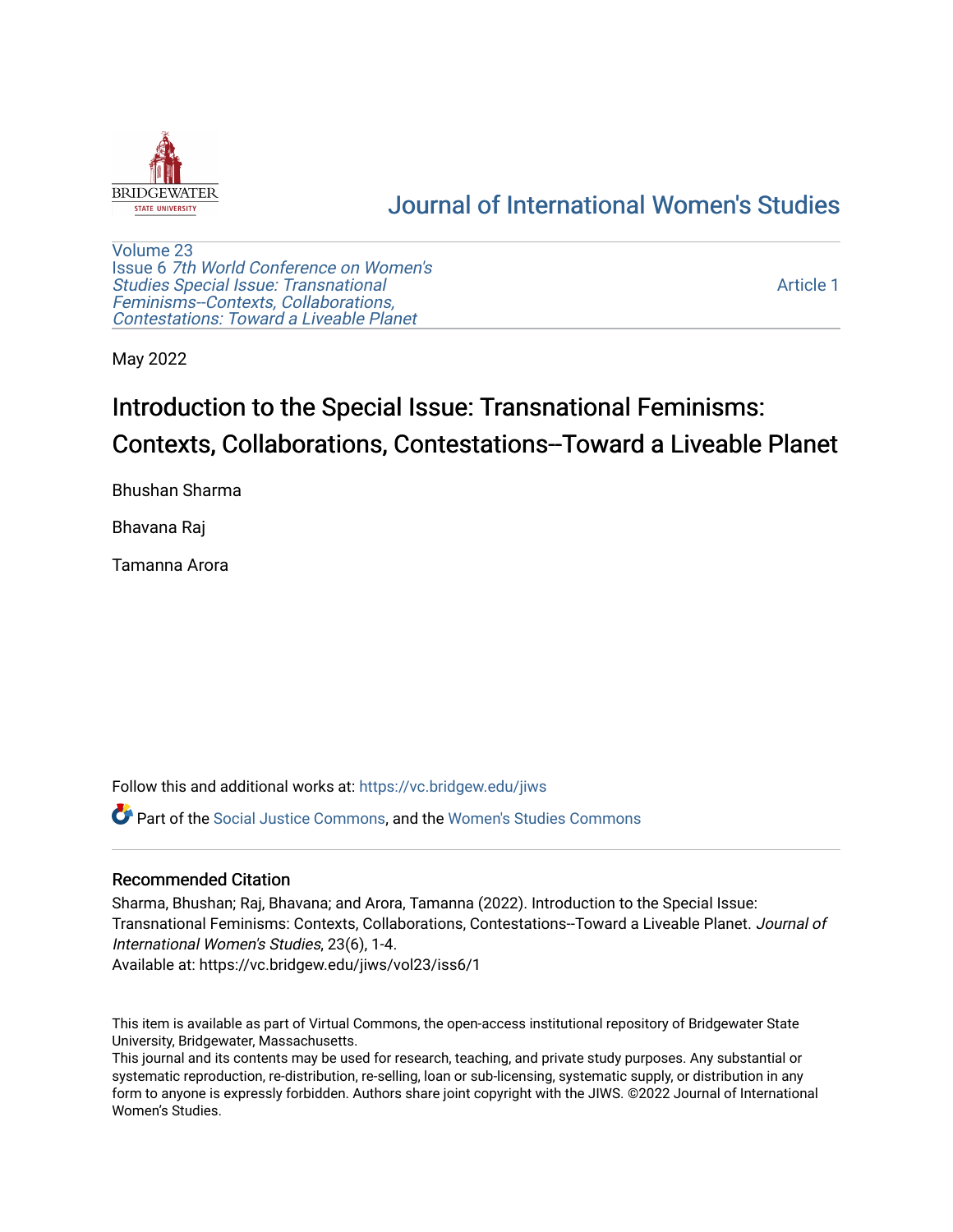#### **Introduction to the Special Issue: Transnational Feminism-Contexts, Collaborations, Contestations: Toward A Liveable Planet: Select Papers from the 7th World Conference on Women's Studies**

By Bhushan Sharma<sup>1</sup> with K. Bhavana Raj<sup>2</sup>, Tamanna Arora<sup>3</sup>

The prime goal of feminism is to raise consciousness and bring about transformation for a gender-equitable world. The movement has continuously been broadening its perspective and undergoing transitions, producing 'cartographies of knowledge and power' (Alexander and Mohanty 2015). As the creation of feminist epistemology and knowledge exchange is key to this process, The International Institute of Knowledge Management (TIIKM) has taken the initiative to organize the World Conference on Women Studies (WCWS) every year.

The 7<sup>th</sup> WCWS was organized amidst the ongoing Covid-19 pandemic that took place online from the  $20<sup>th</sup>$  to  $22<sup>nd</sup>$  May 2021. The theme of the conference—"Transnational Feminisms: Contexts, Collaborations, Contestations: Toward a Liveable Planet"—draws from postcolonial feminist theories and transnational feminist practice that is involved in activist movements across the globe that work together to comprehend the role of gender, race, class, sexuality, and the state in critiquing and resisting patriarchal structures and capitalist powers. Transnational feminists focus on the diverse experiences of women who live within, between, and at the margins of nationstates around the globe; they rise above the boundaries and speak to a wider intersecting force impacting gendered relationships and experiences. According to Margaret A. McLaren (2017), transnational feminism results in 'decolonizing feminism' and Sylvanna M. Falcón (2016) calls it a 'Paradigm for Decolonizing the Practice of Research.'

The theme of the WCWS 2021 offered to guide questions for participants such as 'What does it mean to create a liveable planet and what is the role of transnational feminisms in this most necessary of all endeavors?' A liveable planet demands collaboration across disciplines, ideologies, experiences, and worldviews. It requires us to transform the processes that are creating ever-growing inequalities forged by the poisonous nexus of innumerable factors such as late global capitalism, multiple patriarchies, fundamentalist religious ideologies, increasingly authoritarian political systems, population growth, pollution, and the existential threat of climate crisis.

<sup>1</sup> Dr. Bhushan Sharma is an Independent Researcher, Ph.D., Shri Mata Vaishno Devi University (J&K- India). She has edited a Special Issue, *"Casteing Gender: Intersectional Oppression of Dalit Women"* in the *Journal of International Women's Studies* and has published numerous research articles and book reviews in SCI, Scopus, and reputed refereed journals. Sharma has presented papers at numerous national and international conferences and is a Scientific Committee Member of WCWS. Her book-*The Outsiders Within: Developing Dalit Feminist Standpoint in the Life Narratives of Dalit Women* is under publication. Email id: bhushan19smvdu@gmail.com

<sup>&</sup>lt;sup>2</sup> Dr. K Bhavana Raj, Assistant Professor in Banking, Finance & Business Analytics at the Institute of Public Enterprise, Hyderabad is a prolific researcher and has published numerous research papers and case studies in various journals of international repute. Her research interests include Risk Management, Basel, Corporate Finance, Risk Modelling, Financial Analytics, Corporate Governance, etc. She has a blend of both engineering and management expertise, holding a B. Tech degree in Computer Science & Engineering, M.B.A, and Ph.D. from Jawaharlal Nehru Technological University, Hyderabad (India). Email id: [bhavana\\_raj\\_83@yahoo.com](mailto:bhavana_raj_83@yahoo.com)

<sup>3</sup> Tamanna Arora holds Double Post Grad Degrees in Law (LL.M) with one specialization being in International Human Rights Laws from the City, University of London, United Kingdom, and the other one being in Corporate, Banking, and Insurance Laws from Amity University, Noida (India). She also holds 5 years of integrated B.A., LL. B (H) degree from Guru Gobind Singh Indraprastha University, Delhi. Email id [tamanna.ar90@gmail.com.](mailto:tamanna.ar90@gmail.com)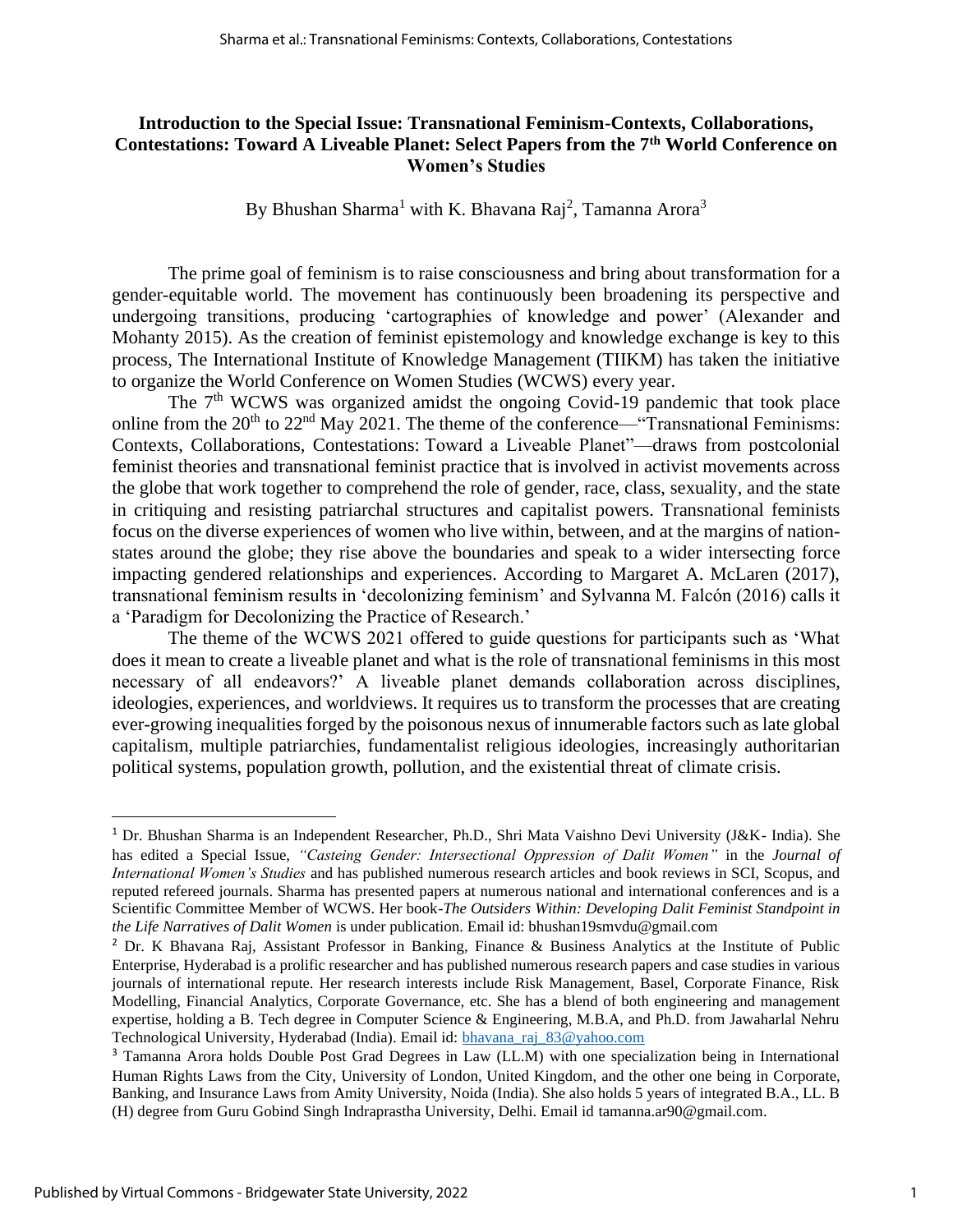The conference emphasized the need for an interdisciplinary approach along with radical political movements to bring the necessary complexity to the multiple narratives about how history is made. The presentations made at WCWS 2021 reveal how transnational feminisms intervene in these processes, transforming them into sustainable, equitable, holistic, nurturing societies that value the creative and loving aspects of human cultural diversity. This *JIWS* Special Issue comprises of few select articles that are broad in scope and richly diverse and harnesses a few promises and challenges of transnational feminisms.

Lorraine J. Hayman's paper, "You Cannot Be What You Cannot See: The Lived Experiences of Women Teaching Digital Literacy in Bosnia & Herzegovina and Germany" provides empirical evidence on the lived experiences of eleven female teachers, who are voluntarily teaching digital skills to women. Two research questions are discussed in the paper: "What motivated the teachers in the cases to teach digital literacy?" And "What made teachers in the cases think the digital skills gender divide exists?"

"The Sexual Politics of *Manusmriti*: A Critical Analysis with Sexual and Reproductive Health Rights Perspective," a research article by N.M Naseera and Dr. Moly Kuruvilla discusses the law codes of the ancient legal text *Manusmriti,* that have a significant role in creating the Brahmanic patriarchy and the heteronormative structures in Ancient India. The paper studies the sexual politics of *Manusmriti* from women's sexual and reproductive health rights perspective and analyzes the choice of women for reproduction and their free expression of sexuality in India are not free from religious or cultural beliefs.

Devina Neogi's article**, "**Women's Struggle in Kashmir Militancy War" underlines that Kashmir has been a hotbed of violence since India's independence. For the past 51 years, there has been an intense conflict between the locals of Kashmir and India's Military Force trying to curb militancy. The researcher attempts to understand the struggle of women during these turbulent times in Kashmir by a critical analysis of reported incidents and by reviewing relevant literature.

"Rethinking Gender in Translation", a research article by Khaoula Jaoudi discusses translation as a means by which we can cross borders, to move towards a common liveable world of coexistence and transnationality. The scholar exploits the intersection between feminism and translation and how feminist translation can give birth to reformist recreations of an original text that is dominantly masculine. The article discusses women's translation of the sacred using comparativism; specifically comparing two feminist translations of the Quran.

Jacinta Torres Pueyo's article, "Moms Too Soon: Status and Challenges of Teenage Mothers- Implications for Extension" discusses teenage pregnancy that affects girls as young as 14 and who are either in school or out of school. The researcher studies lived experiences of young mothers and the challenges faced by them. It is recommended that results may be translated into an extension program that will benefit the young people of the University.

Bhushan Sharma's article, "Dalit Women: Narratives of Vulnerability, Violence, and a Culture of Impunity" brings forth the various factors, which make women of the Dalit community vulnerable to violence. She explores the writings of three Dalit women: P. Sivakami's *The Grip of Change*, Bama's *Sangati,* and Meena Kandasamy's poetry anthology *Touch* to help us to gain insight into the violent world of the women, and the study reveals the triple oppression of caste, class, and gender.

Astrid Natasha O. Ocampo and Joann P. Binondo's article, "Exploring Gender Dynamics in Rural Tuna Fishing Communities in Lagonoy Gulf, Philippines" elucidates the invisibility of women in the rural Tuna Fishing Communities in the area. It further highlights the need to provide women with the required capital and training to have their part in income generation. The paper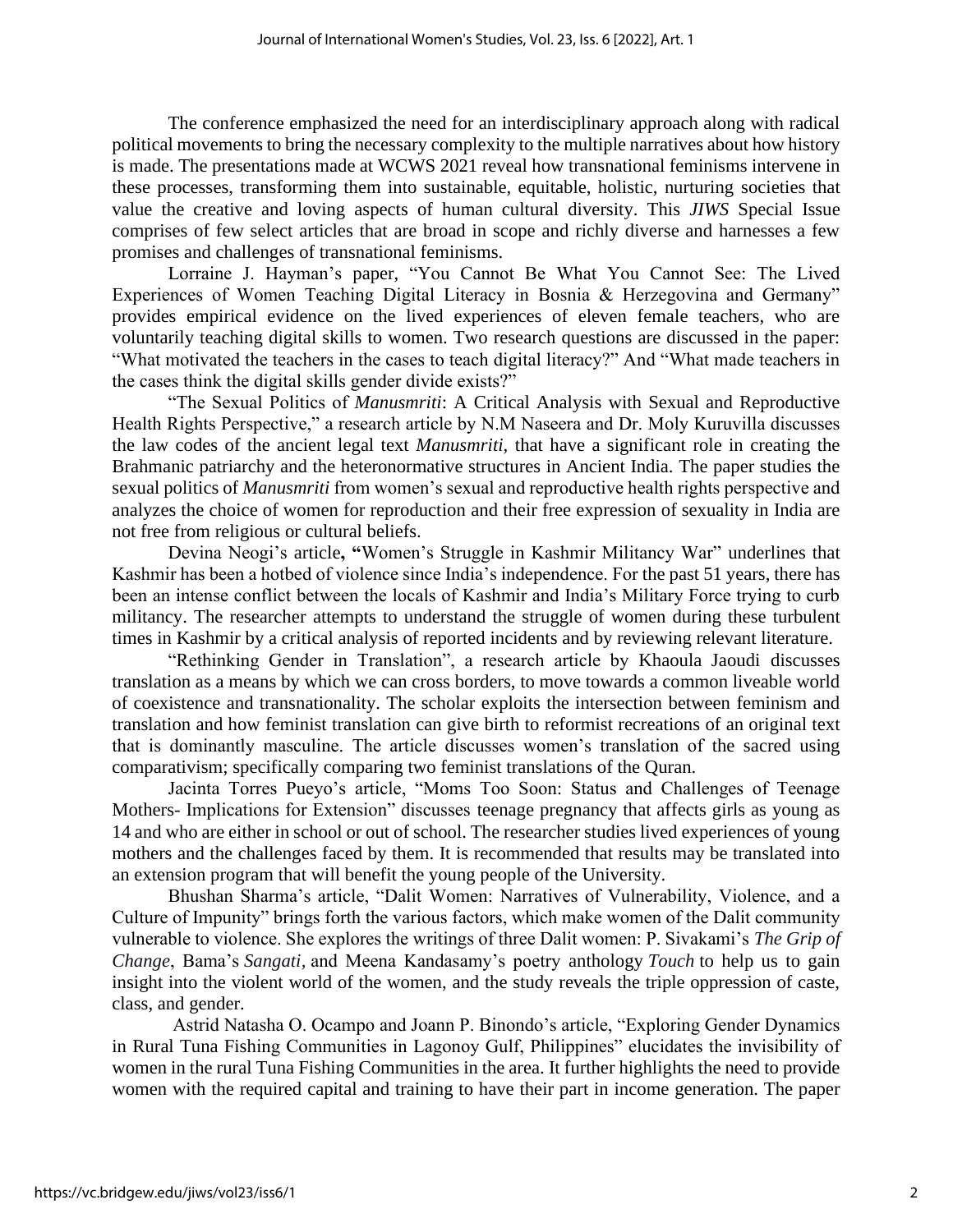also emphasizes the need for sectoral representation of women in local decision-making and the reforms to safeguard women's roles in the tuna value chain/marketing.

Yamini Virginia John and Dr. Moly Kuruvilla in the paper, "Are the Dispossessed More Battered" examine the linkage between intimate partner domestic violence and the ownership of property among women in 14 districts of Kerala, a southern Indian state. The scholar conducts interviews with the Women Protection Officers of Kerala (WPOs), who serve as resourceful informants. The study reveals that women who manage to hold on to their assets are found to overcome and recuperate from domestic violence and autonomous ownership of these assets facilitated a boost to their self-esteem and thereby their recovery.

The contributions to this *JIWS* Special Issue witness and underline practices of women's voices/movements around the world and gender justice across national boundaries, which in turn contribute to the transnational social change processes.